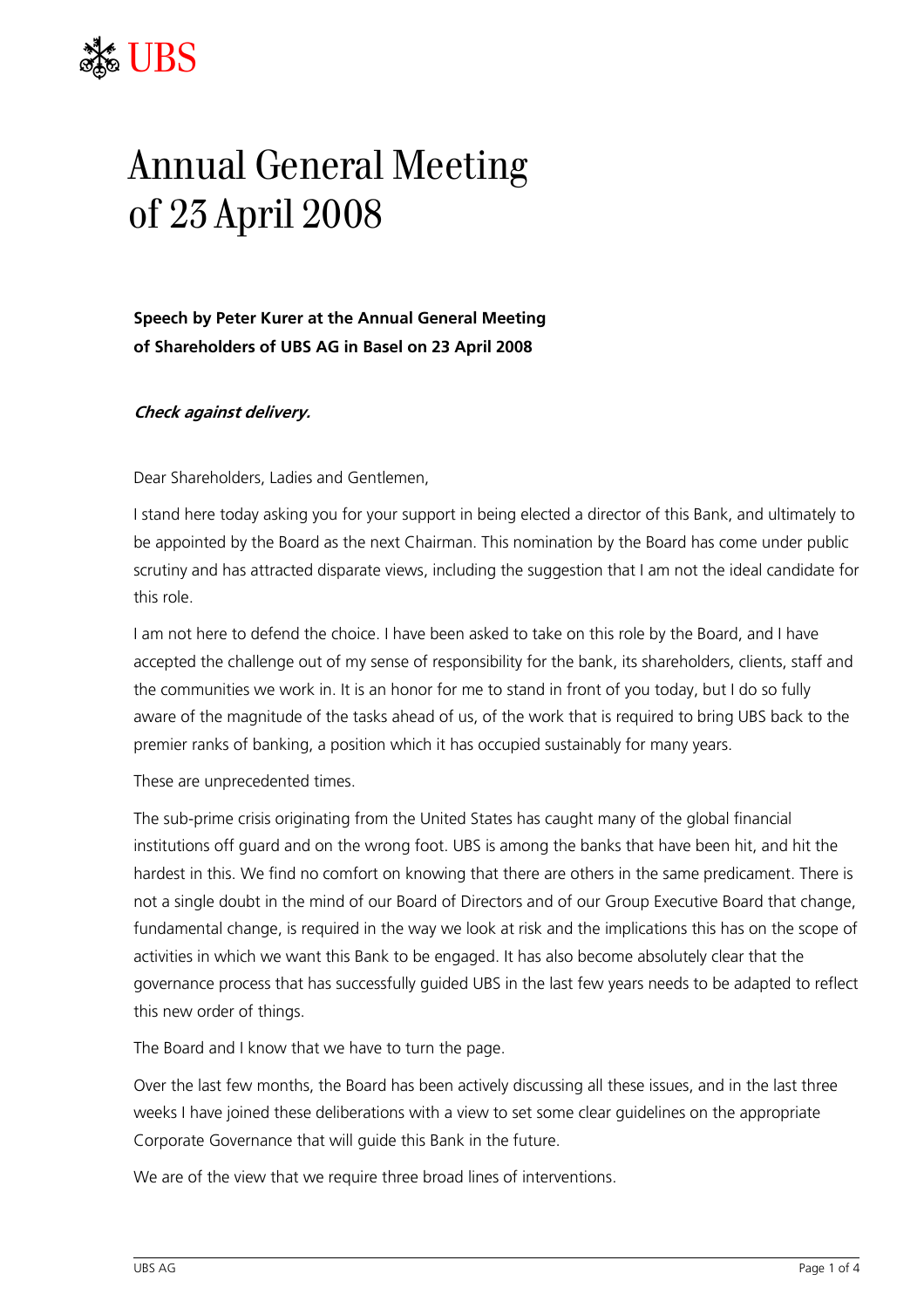

The first is a clear demarcation of the roles and responsibilities of the Board of Directors on the one hand, and the executive ranks on the other. The Chief Executive and his Group Executive Board shall have full responsibility and accountability for the operation of the Bank. The Board of Directors, in its entirety, shall be actively engaged on strategy setting, business monitoring and supervision, especially as it relates to risk.

The second is a reorganization of the Board of Directors Committee structure to ensure that we can properly fulfill the Board mandate while leveraging the knowledge, experience and capability which sits with the current Board membership.

This intervention will entail a number of changes in the functioning of the Board of Directors.

First of all we will abolish the Chairman's Office, with all of its authorities being allocated to a number of Committees, all of which have a majority of independent directors. I will continue to be flanked by two Vice-Chairmen. Stephan Haeringer, in a fulltime function, will act as my deputy and will be a strong support in all my activities. Sergio Marchionne will act as lead independent director.

Secondly, we will create a Risk Committee that will systematically and consistently review the portfolios of the Bank. It will also ensure that appropriate processes are followed, including the review through audits in the risk control area. The Risk Committee shall approve transactions only exceptionally. This represents a major shift away from the present approach, and will of necessity require an overhaul of the risk control governance on an operational level, a process that has already been initiated by the CEO and the Group Executive Board. This redesign will be carefully reviewed by the Board to ensure that we have no lapse in coverage, and that the overall risk function in the Bank is continuously strengthened to meet the demands of our business model.

David Sidwell, who is being proposed today for election as a director, is a proven banker and finance expert, and he will chair the Risk Committee, assisted by Stephan Haeringer and Helmut Panke. They will, with an appropriate sense of urgency, endeavor to update our skills in modern risk control and management systems.

We will also expand the role of the current Nominating Committee to cover Governance, with the objective of ensure that the Bank adopts best practices in the way it is organized and power, authority and accountability is distributed. It will continue to be responsible for proposing nominations to the Board of Directors, and will take the lead in the evaluation of the effectiveness of Board members, inclusive of the Chairman and his Vice-Chairmen. The Committee will be chaired by Gabrielle Kaufmann-Kohler, assisted by Ernesto Bertarelli, Sergio Marchionne and Joerg Wolle.

Furthermore, we will establish a Human Resources and Compensation Committee, which will, in addition to taking over the functions of the current Compensation Committee, actively evaluate the depth of talent inside the Bank and encourage the hiring of external candidates to continuously improve the strength of the management team, while guaranteeing in house succession options. In addition, this Committee will set compensation levels for the members of the Board of Directors and review and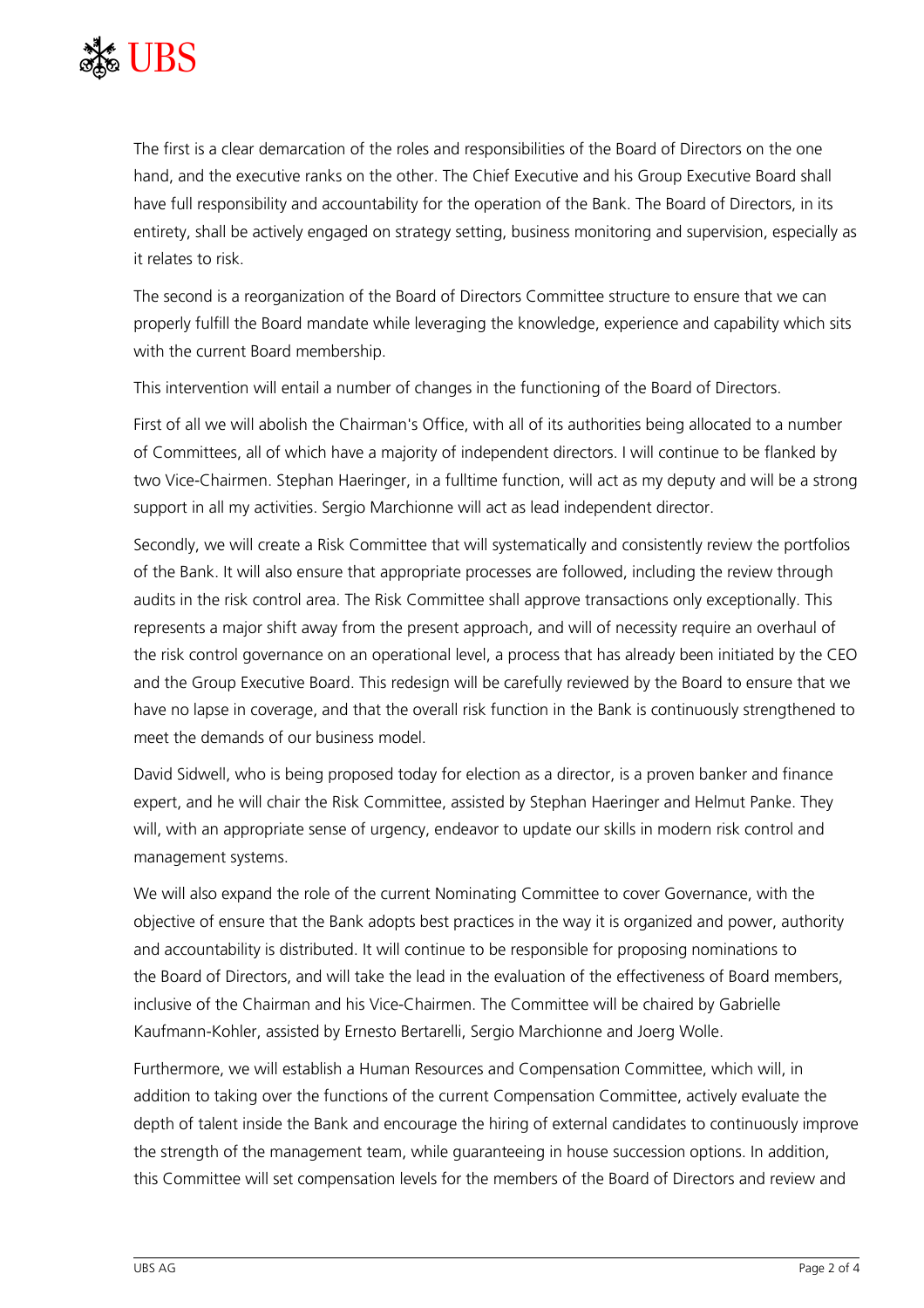

approve recommendations regarding the compensation of the members of the Group Executive Board, and review and monitor the incentive systems throughout the Group to ensure alignment with our values, our guiding principles and our long-term orientation. The Committee will be chaired by Joerg Wolle, and will include Rolf Mayer and Helmut Panke.

The Audit Committee will continue to function under its current charter, under the new leadership of Peter Voser, with the assistance of Larry Weinbach and Rolf Meyer.

The third line of intervention that the Board of Directors and I believe is necessary is a thorough evaluation of the Bank's current strategic stance and of the scope and nature of our activities, including and especially the shape and form of our investment bank and a clear delineation of the appropriate level of risk appetite for our institution. Many a suggestion has come our way on what should be in and out of our scope of activities, significant and relevant questions have been asked about the value of the one bank integrated model. While we confirm our commitment to a slimmed down version of the one bank model, we are of the firm view that the capital allocation model should be much more rigorous and properly recognize the appropriate levels of risk and reward, and should be totally consistent with the objective of maintaining and augmenting our position as the world's largest wealth manager, which is ultimately our core franchise. We support all the actions which have been initiated by management in these areas thus far and will impose further conditions on our businesses if, as a consequence of our strategic review, we deem it as necessary.

In order to adequately deal with this objective, I will lead a group of external directors, which include Ernesto Bertarelli, Sergio Marchionne and Peter Voser, through a process of analysis and evaluation that will provide the framework for an in-depth discussion by the whole Board of Directors in late summer. The Board will obviously rely on Marcel Rohner and the Group Executive Board for expertise and views but will also be assisted by external competencies. We aim to provide a durable and solid strategic framework that will guide the development of the Bank in the next few years.

These changes are part of a broader resetting of the agenda for the Board of Directors, which aims to strengthen the governance of the Bank. To this end, we will increase the level of financial and banking experience on the Board by the addition of new members as vacancies crystallize over the next few months.

It is also, obviously clear that we will action all remedial measures which will come to light from the completion of the EBK investigation on the sub-prime crisis. But we need to go further, and do everything we can to support Marcel Rohner and his team in their mission to solidify and expand the revenue basis of the Bank, to improve its efficiency and restore its profitability quickly. All this has to be approached with a conservative stance in risk matters and with prudent use of our capital. In this vein, we shall define, together with the Group Executive Board, the appropriate key performance and financial indicators that will allow the Board of Directors to monitor progress.